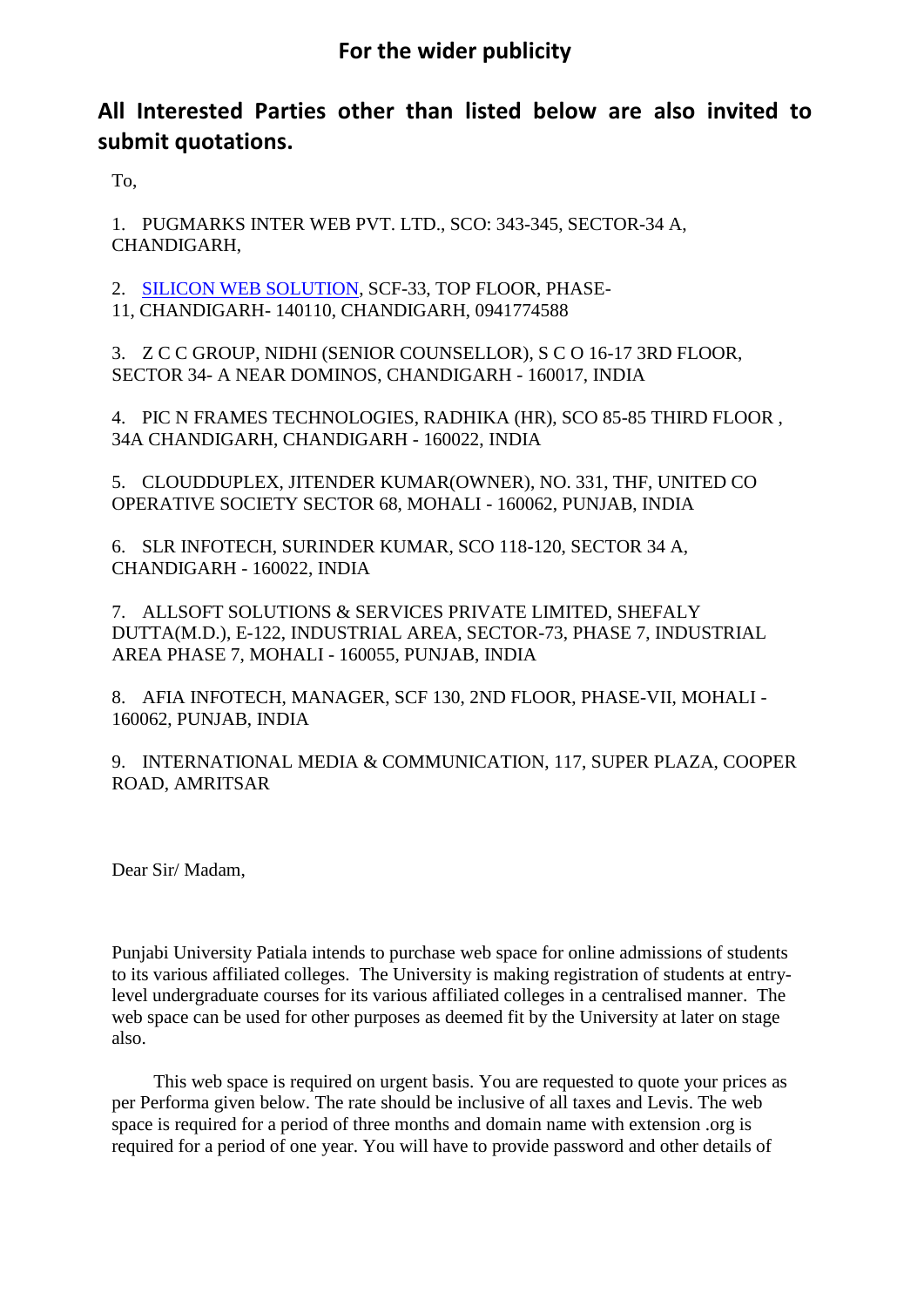the domain name to the University. The administrative and technical details of the domain name will rest with the University.

 You are requested to send quotation preferably in a sealed envelope subscribing "Quotation for web space." latest by 2.00 pm on 22-06-18 addressed to Dean, College Development Council, Punjabi University, Patiala situated in Vice Chancellor's office building. In case of any clarification/ doubt of any type, please feel free to contact Sh. Dalbir Singh, System Analyst (M- 8427012786) or Dr. Kawaljeet Singh, Director University Computer Centre (M- 9915099577)

| <b>DESCRIPTION</b>                                                                    | <b>LEVEL</b>                                                      | <b>REMARKS</b><br>IF ANY |
|---------------------------------------------------------------------------------------|-------------------------------------------------------------------|--------------------------|
| <b>DOMAIN NAME (FOR ONE YEAR)</b>                                                     | .org                                                              |                          |
| <b>PANEL</b>                                                                          | <b>CONTROL PANEL : PLESK 10</b><br>DOMAINS (FOR DEDICATED SERVER) |                          |
| <b>DISK SPACE</b>                                                                     | $2*1$ TB                                                          |                          |
| <b>PROCESSOR</b>                                                                      | <b>12 CORE XEON PROCESSOR</b>                                     |                          |
| <b>RAM</b>                                                                            | $64$ GB                                                           |                          |
| <b>UPLINK PORT</b>                                                                    | <b>UPLINK PORT: 1000 MBPS</b>                                     |                          |
| <b>BANDWIDTH</b>                                                                      | 30 TB/Month                                                       |                          |
| <b>NO OF DOMAINS HOSTED</b>                                                           | 1                                                                 |                          |
| <b>DEDICATED IP</b>                                                                   | IP ADDRESSES: 5                                                   |                          |
| <b>ADD ON DOMAIN</b>                                                                  | <b>YES</b>                                                        |                          |
| <b>SUB-DOMAIN</b>                                                                     | <b>YES</b>                                                        |                          |
| <b>FTP ACCESS</b>                                                                     | <b>UNLIMITED</b>                                                  |                          |
| <b>WEB USERS HARD</b><br><b>DISK/WEB SPACE ALLOCATION</b><br><b>CONTROL (YES/NO)</b>  | <b>YES</b>                                                        |                          |
| <b>OS</b>                                                                             | <b>OPERATING SYSTEM: WINDOWS 2012</b><br>R <sub>2</sub>           |                          |
| <b>CGI-BIN ACCESS</b>                                                                 | YES                                                               |                          |
| <b>SSL</b>                                                                            | <b>YES</b>                                                        |                          |
| .NET                                                                                  | <b>VERSION 4.0 or latest</b>                                      |                          |
| <b>DATABASE</b>                                                                       | <b>MSSQL DATABASE (EXPRESS)</b><br>EDITION) SUPPORT 10GB          |                          |
|                                                                                       | MSSQL DATABASE (WEB EDITION)                                      |                          |
| <b>PHP SUPPORT</b>                                                                    | <b>YES</b>                                                        |                          |
| TELEPHONIC, E-MAIL, HUMAN<br><b>AND WEB BASES ONLINE</b><br>SUPPORT 24*7              | <b>YES</b>                                                        |                          |
| DETAILED ACCESS STATISTICS<br><b>USING THE SOPHISTICATED</b><br>STATS/REPORT PLATFORM | <b>YES</b>                                                        |                          |
| <b>UP TIME</b>                                                                        | 99.90%                                                            |                          |